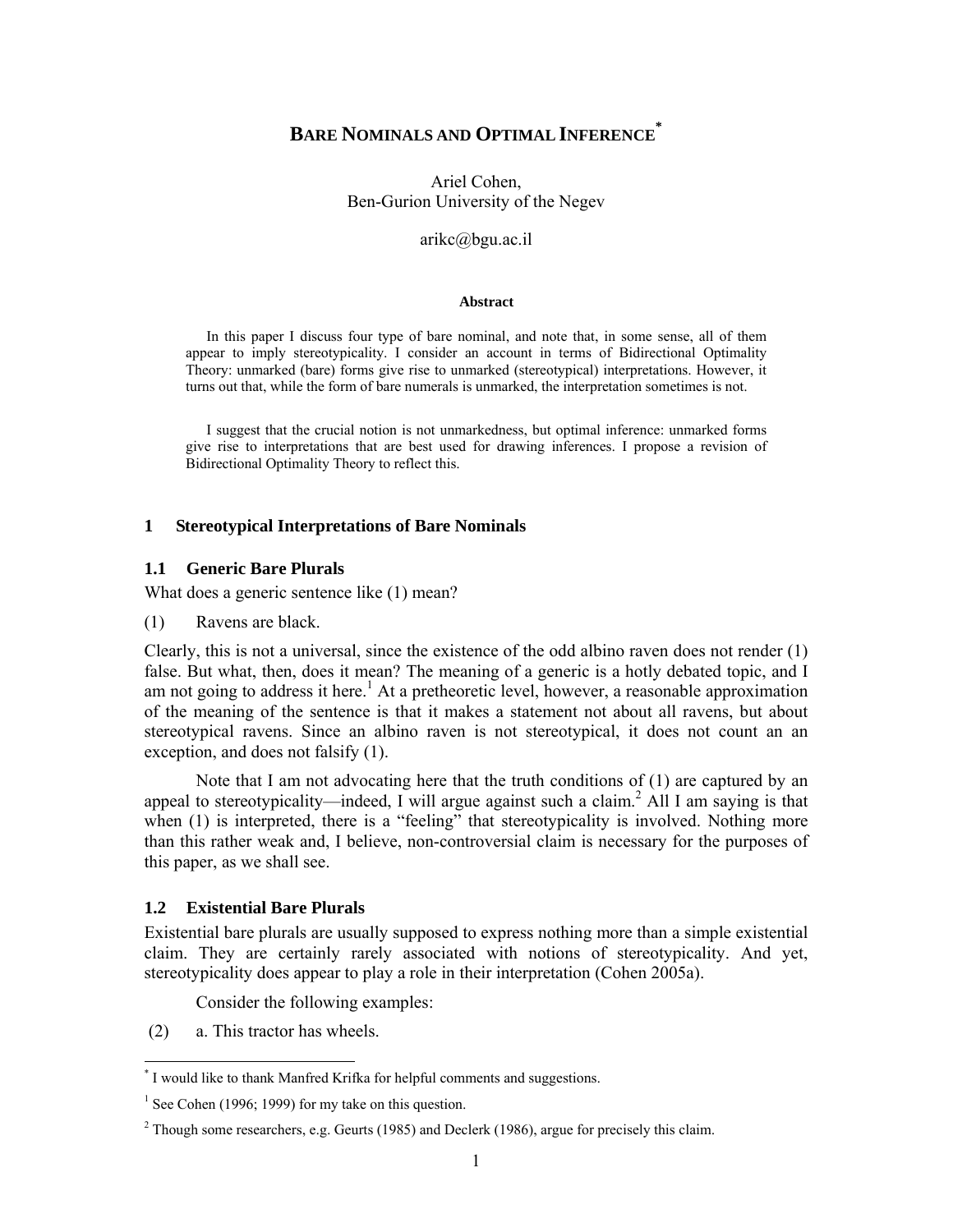b. This tractor has some wheels.

Suppose the tractor in question has only two wheels. Then (1a) would be odd, but (1b) would be fine. Sentence (2a), but not (2b), suggests that the tractor has four wheels, suitably arranged: two large ones in the rear, two smaller ones in front. In other words, (1a) implies that the tractor has the stereotypical arrangement of wheels.

For another example, consider the following pair, suggested by Tova Rapoport (pc):

(3) a. John has playing cards.

b. John has Victorian playing cards.

Sentence (3a) suggests that John has the stereotypical set of cards, i.e. a full deck. Sentence (3b), on the other hand, may be felicitously uttered even if John has only a few Victorian cards; in the context of this sentence, John is most probably a collector of Victorian cards, and there is no specific set of cards that would be considered stereotypical for collecting purposes.

 Even the "classic" example of an existential reading of a bare plural, namely the subject of *available*, may give rise to stereotypicality. Suppose we wish to send a spaceship to the moon. We contact NASA, and get the following response:

(4) Astronauts are available.

Sentence (4) says more than simply that there exist some available astronauts. Rather, it implies that there is a set of available astronauts that is stereotypical, in terms of its size, the training of its members, etc., in the context of our mission: there are, say, three astronauts, who have the respective roles of Command Module Pilot, LEM Pilot, and Mission Commander.

 Note that this feeling of stereotypicality is perceived by the hearer, who may felicitously respond to it as if it were explicitly made:

(5) A: This tractor has wheels.

B: So where do you want to go with it?

(6) A: John has playing cards.

B: Great, let's start a game.

(7) A: Astronauts are available.

B: But the mission cannot go ahead, because the rocket is still malfunctioning.

B's response in (5a) relates to the implied claim that the tractor has a set of wheels suitable for the purpose of riding it; in (6b), B responds to A's implication that John has a set of playing cards suitable for playing; and in (7b), B understands A's purpose to indicate that the mission is ready (and the set of available astronauts is the appropriate stereotypical set).

### **1.3 Incorporated Bare Nouns**

Carlson (2005) discusses a number of studies of incorporation in various languages. While the languages and the theoretical approaches differ substantially, all these works seem to converge on some sort of stereotypical interpretation of incorporated nouns.

Thus, for example, Borthen (2003) proposes:

 A bare indefinite can occur in Norwegian if it is... selected as a complement by a predicate and together with this predicate (and possibly other selected elements) designates a *conventional situation type*... A *conventional situation type* is a property, state, or activity that occurs frequently or standardly in a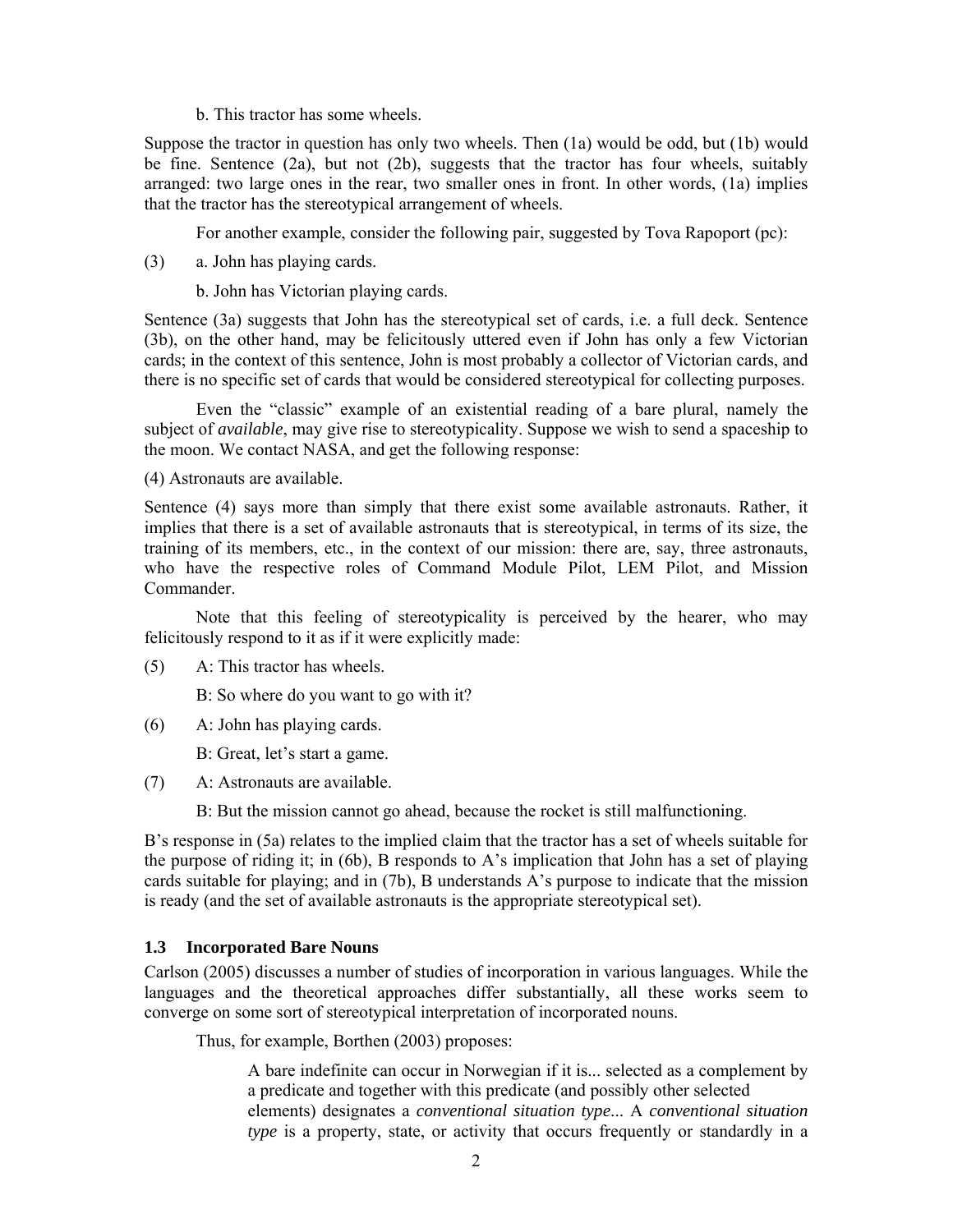given contextual frame (e.g. in the macro social frame) and has particular importance or relevance in this frame as a recurring property, state, or activity type (p. 160).

Similarly, Axelrod (1990) suggests that "incorporation provides the lexicalized version of a typical activity". Mithun (1984) relates the typicality implication of incorporation to frequency: "some entity, quality, or activity is recognized sufficiently often to be considered nameworthy." Mulder (1994) follows suit: "Noun incorporation in Sm'algyax occurs when a habitual activity toward an object is expressed." Similarly, de Reuse (1994) suggests that the incorporated form "refers to habitual, permanent, chronic, specialized, characteristic or unintentional activities or states, or localized events".

### **1.4 Bare Goal Arguments**

Horn (1993) considers sentences with bare goal arguments:

(8) My brother went to  $\begin{cases} \text{circular} \\ \text{jail} \\ \text{school} \end{cases}$  $\left\{ \right\}$  $\mathcal{I}$  $\overline{\mathsf{I}}$  $\overline{a}$ ⎨  $\lceil$ school church  $\Big\}$ .

Horn notes that (8) implies that my brother went to church (jail, school) for the purpose of performing the stereotypically associated function (praying, being incarcerated, studying). In this its meaning is different from (9), which means simply that my brother changed his location to the specified location — the church (the jail, the school).

(9) My brother went to a  $\begin{cases} \text{circular} \\ \text{jail} \\ \text{school} \end{cases}$  $\left\{ \right\}$  $\mathcal{I}$  $\overline{\mathsf{I}}$  $\overline{a}$ ⎨  $\lceil$ school church  $\Big\}$ .

 It appears, then, that four different kinds of bare nominal, which differ on their syntax, semantics, and pragmatics, share a stereotypical "flavor". Surely this cannot be mere coincidence: there must be something about bare nominals that contributes to this interpretation. How can we explain this fact?

### **2 Unmarked Forms and Interpretations**

### **2.1 The basic idea**

An idea that goes as far back as Atlas and Levinson (1981) and Horn (1984) can be expressed succinctly by the following well known slogan: unmarked forms receive unmarked interpretations.

 The underlying notion is simple: both speaker and hearer want to minimize their effort. Unmarked (shorter) forms are easier for the speaker to produce; unmarked (stereotypical) meanings are easier for the hearer to understand. Hence, unmarked forms are preferred to marked forms, and unmarked interpretations are preferred to marked interpretations.

### **2.2 Bidirectional Optimality Theory**

This notion has been formalized by Blutner (1998; 2000) in his Bidirectional Optimality Theory. Blutner considers pairs of form and interpretation:  $\langle A, \tau \rangle$  means that  $\tau$  is the interpretation of A. Blutner proposes a partial order  $\geq$ 'on such pairs. Intuitively,  $\langle A', \tau' \rangle \geq$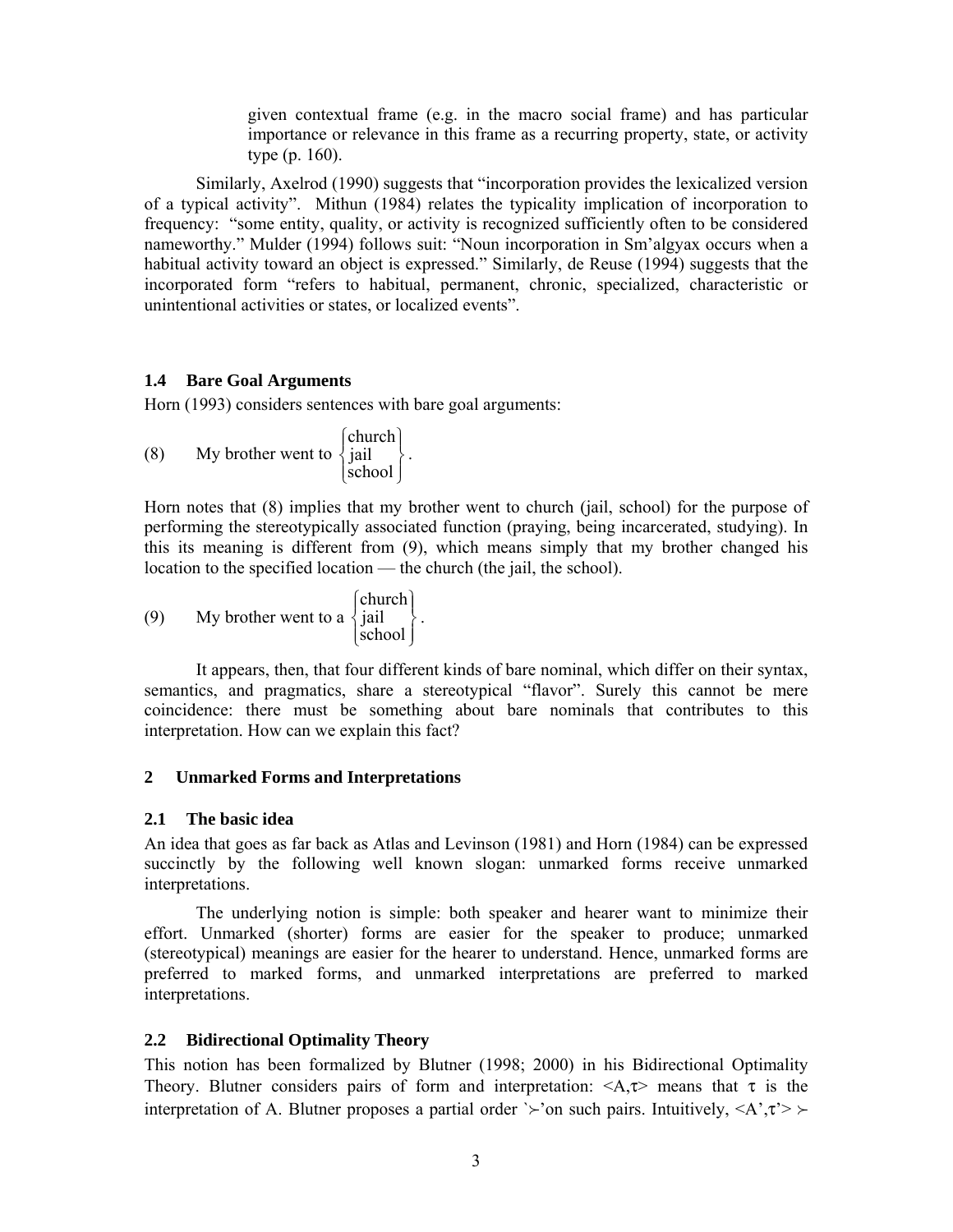<A,τ> means that <A',τ'> is preferred to <A,τ>. A pair <A,τ> is *superoptimal* iff it satisfies the following two principles:

**Q principle**:  $\tau$  is a possible interpretation of A and there is no other pair  $\langle A, \tau \rangle$  satisfying the I principle s.t.  $\langle A', \tau \rangle \rangle \langle A, \tau \rangle$ 

**I principle**:  $\tau$  is a possible interpretation of A and there is no other pair  $\langle A, \tau \rangle$  satisfying the Q principle s.t.  $\langle A, \tau \rangle > \langle A, \tau \rangle$ 

 At first sight, the combination of these two principles might appear circular, since the definition of the Q principle refers to the I principle, and the definition of the latter refers back to the former. However, this circularity is not vicious, and, in fact, the principles can predict successfully a number of phenomena.

For an example, consider the following minimal pair, from McCawley (1978):

(10) a. Black Bart killed the sheriff.

b. Black Bart caused the sheriff to die.

McCawley notes that while (10a) implies that Black Bart killed the sheriff in a direct way (i.e. shot him), (10b) implies some indirect way of killing, e.g. sabotaging the sheriff's own gun so that it backfires.

 Bidirectional Optimality Theory can account for this difference, under the plausible assumption that the stereotypical manner of killing is direct rather than indirect.

 Note that the form-meaning pair <**kill**, *direct killing*> is superoptimal, since both its form (short) and its meaning (stereotypical) are preferred. But the form-meaning pair <**cause to die***, indirect killing*> is also superoptimal. This is the case, although there are pairs that are preferred to it. For example, <**kill**, *indirect killing*> is preferred (its form is shorter), but it doesn't satisfy the I-principle, because the pair <**kill**, *direct killing*> is better than it. Similarly, although <**cause to die***, direct killing*> is preferred (its meaning is stereotypical), it doesn't satisfy the Q-principle, since the pair <**kill**, *direct killing*> is better than it. Thus, we get the desired result: unmarked forms pair with unmarked meanings, and marked forms pair with marked interpretations.

 It appears that Bidirectional Optimality Theory would straightforwardly account for the facts about bare nominals discussed above, provided we make two assumptions:

- 1. The meaning of bare nominals is unmarked (stereotypical)
- 2. The form of bare nominals is unmarked (shorter, easier to produce)

These assumptions appear quite reasonable; but are they tenable?

### **3 Non-stereotypicality**

Let us first reconsider the claim that bare nominals receive stereotypical interpretations. We will see that this does not hold in general, in any of the four phenomena we have considered.

#### **3.1 Generic Bare Plurals**

It is quite easy to show that generics do not, in general, express stereotypicality. Take (11), for example:

(11) ??Mammals are placental mammals.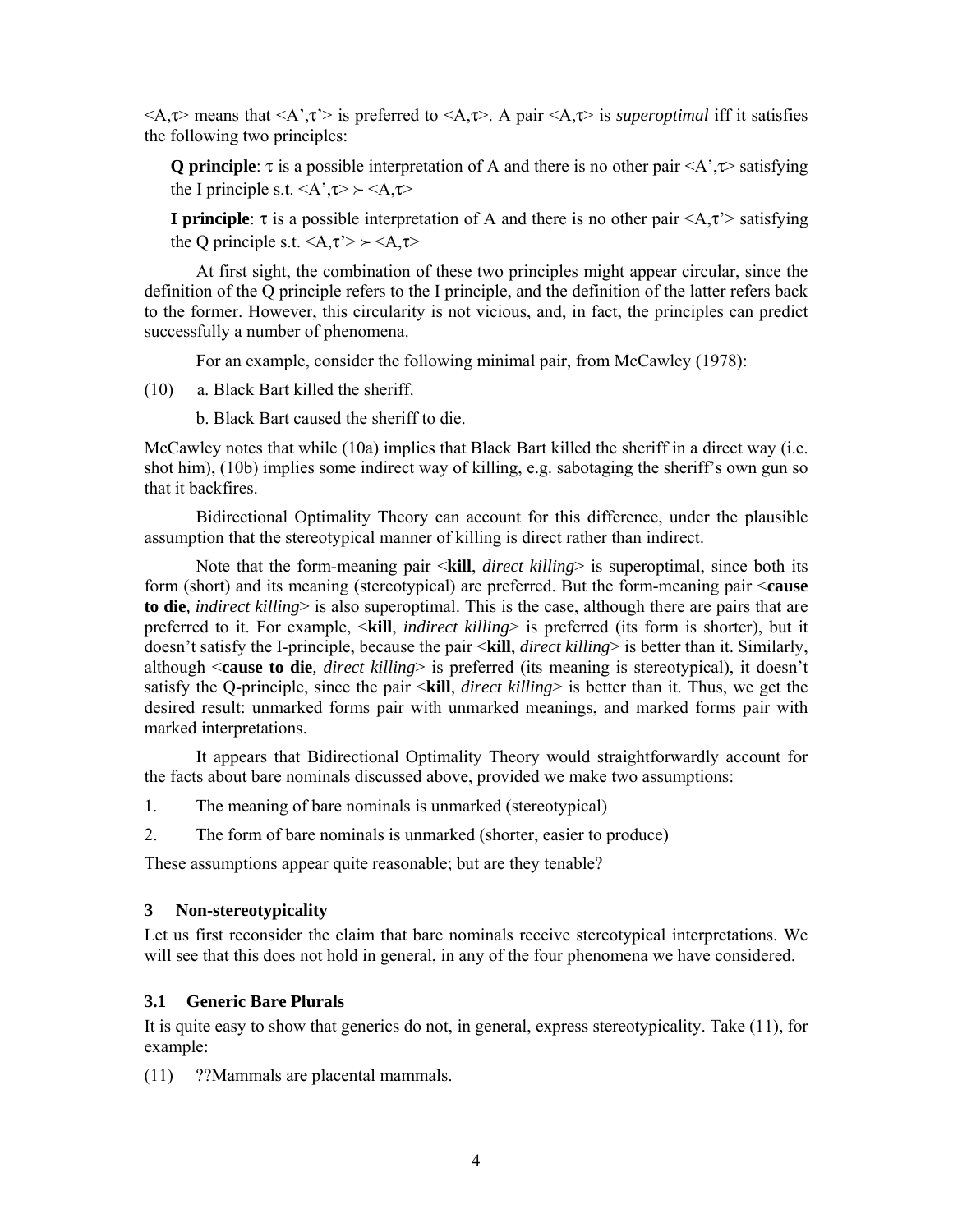The stereotypical mammal is certainly a placental mammal. Hence, if generics expressed statements about stereotypes, (11) ought to be unproblematically true; but the fact is that it is quite bad.

 It might be argued that the problem with is simply the fact the same word, *mammals*, occurs in both subject and predicate. Perhaps this is what makes the sentence awkward. To see that this is not the case, consider the following examples:

(12) a. ??Primary school teachers are female.

b. ??People are over three years old.

Although the stereotypical primary school teacher is female, (12a) is bad, and although the stereotypical person is an adult, (12b) is very odd.

 Elsewhere (Cohen 1996; 1999; 2004) I account for such facts by proposing that generics carry a *homogeneity* presupposition. The generic **gen**(ψ,φ) presupposes that its domain, ψ, is homogeneous, in the following sense: for any psychologically salient criterion by which  $\psi$  may be partitioned into subsets, the conditional probability of  $\varphi$  ought to be roughly the same given every such subset of ψ. That is to say, the domain of a generic may not have "chunks" where there are significantly more φs or significantly fewer φs than there are in the rest of ψ.

 Homogeneity corresponds rather well to the pretheoretical notion of what a generic sentence means. For example, suppose a friend is coming to Israel for a visit, and is worried about whether she will be able to manage, speaking only English. We reassure her by saying

(13) Israelis speak English.

Observe that (13) means more than simply that if you meet an Israeli, he or she is likely to speak English; in addition, the sentence requires that, wherever you go in Israel, whichever group of Israeli society you associate with, a member of this community will be likely to speak English. Indeed, suppose the friend spent all her visit in a town where nobody spoke English, or with members of some group of Israeli society where English was rarely spoken. In such a case, she would be justified in accusing us of misleading her.

 Homogeneity can explain the oddness of examples (11-12) above. Partition according to *biological group* violates homogeneity: one subset (the placental mammals) satisfies the property, another (marsupials) does not. Hence, (11) is bad.

 Sentence is (12a) is odd because partition according to *sex* violates homogeneity: one subset (the females) satisfies the property, another (the males) does not. And (12b) is bad because partition according to *age* violates homogeneity: some subsets (adults) satisfy the predicated property, others (babies and toddlers) do not.

 Why do generics have this requirement? In Cohen (1996) I suggest that homogeneity is useful for inference. If the domain is homogeneous, we are safe from local minima. That is to say, we will not find ourselves in a situation where, because of bad luck, we happen to find ourselves dealing with a subset of the domain where all our inferences are wrong.

For example, consider (1) again, repeated below:

(14) Ravens are black.

This sentence is acceptable and true, despite the existence of albino ravens. Why? The reason is that albino ravens are homogeneously distributed throughout the raven community—there are no colonies of albino ravens. Hence, if, whenever we encounter a raven, we infer that it is black, this inference will be justified. It might not always prove correct—sometimes we *will* encounter the odd albino raven—but it will not be repeatedly wrong.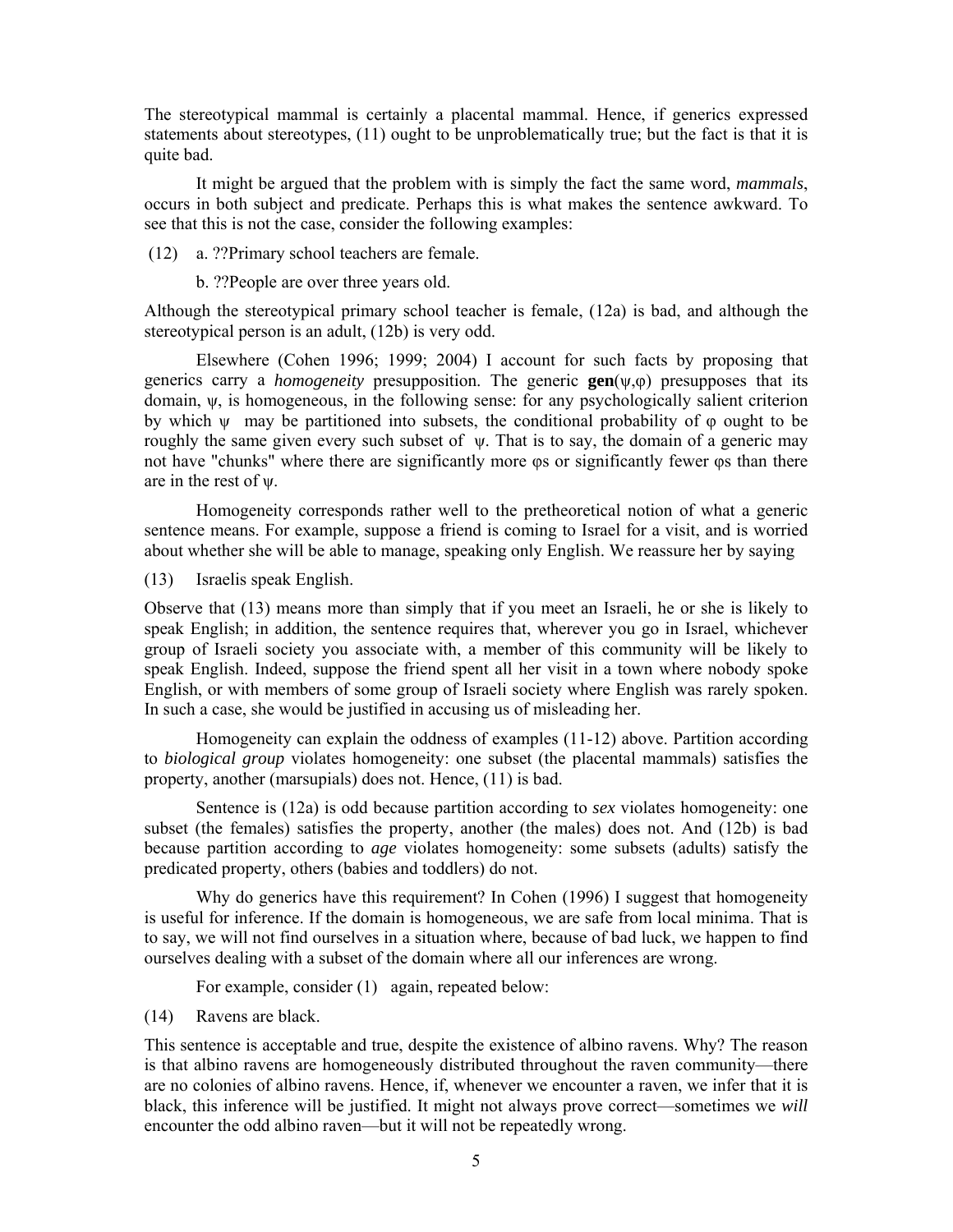Hence, I suggest that the crucial notion which prefers an interpretation of a bare nominal is not whether the interpretation is stereotypical as such, but whether it provides information that is useful for inference. Thus, a generic implies that inferences about its domain are generally reliable. Of course, one of the ways to aid inference is stereotypicality; indeed, this is arguably why we have stereotypes. But it is not the only way: another one is homogeneity.

### **3.2 Existential Bare Plurals**

We have seen above that existential bare plurals often imply stereotypicality. Indeed, stereotypicality can aid inference. For example, the hearer of (2a), repeated below, can draw inferences about the tractor (e.g. that it can run).

(15) This tractor has wheels.

 However, existential bare plurals are not always interpreted stereotypically. Consider the following sentence:

(16) In this forest, trees are dying.

The stereotypical, indeed the common situation where trees are dying is where the trees are concentrated in some area, the location that was first infected. However, in such a case, where only a single grove out of the forest is dying, (16) would be quite odd. Rather, (16) seems to indicate that the dying trees are homogeneously distributed throughout the forest.<sup>3</sup>

 As in the case of generics, so in the case of existential bare plurals, homogeneity serves as an aid to inference. The hearer of (16a) can draw inferences about the forest (e.g. that it is sick), which would not be possible if only a single grove were infected.

For further examples of existential bare plurals that express homogeneity, consider the following sentences, after Greenberg (1994):

(17) a. (Although it is winter now, in our country…) lakes are dry.

b. (Wellington's army has won a great victory today, but…) soldiers are tired.

c. (It is New Year's Eve, and…) restaurants are full.

Note that if only lakes located in a specific geographical region, or only salt-water lakes were dry, (17a) would be odd; rather, the sentence implies that throughout the country, lakes are dry. Similarly, (17b) would be bad if only the young soldiers, or only the soldiers in a specific platoon were tired; its acceptability requires that soldiers from a variety of ages, units, etc. be tired. As for (17c), if only Italian restaurants, or only restaurants on a specific street were full, it would be odd; (17c) implies that various types of restaurant, throughout town, are full.

### **3.3 Incorporated Bare Nouns**

 $\overline{a}$ 

We have seen that incorporation often implies stereotypicality. What is the role of stereotypicality? Asudeh and Mikkelsen (2000), discussing syntactic noun incorporation in Danish, propose that it is subject to the following constraint:

> the resulting predicate must denote an action that is `institutionalized' (Rischel, 1983). In other words, the denotation of the incorporated verb phrase must be

<sup>&</sup>lt;sup>3</sup> Or, at least, that the disease is spreading, and that the dying tress *will* be homogeneously distributed in the near future.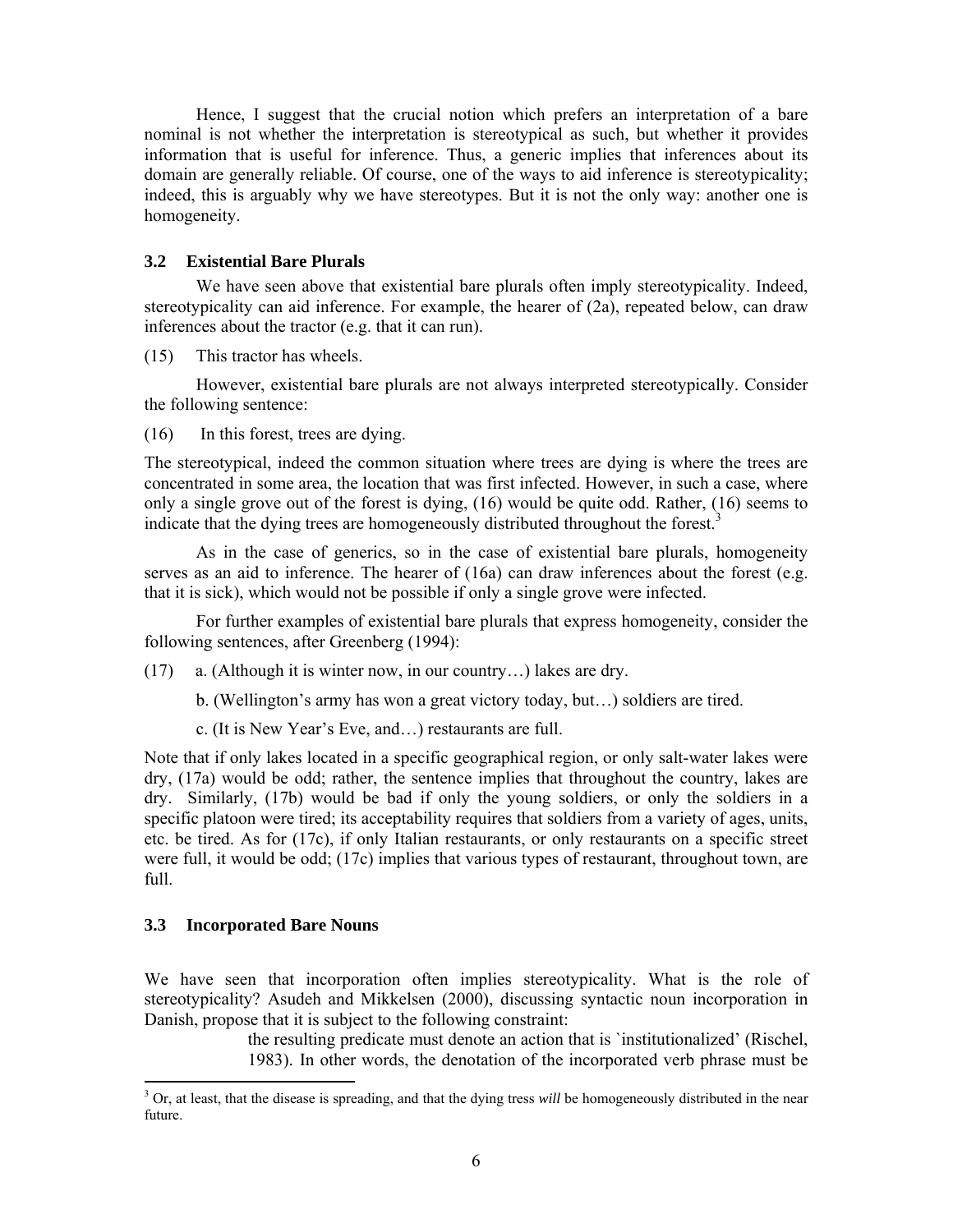an action or event which is conventionally associated with a certain structure or set of activities (pp. 5-6).

 Asudeh and Mikkelsen present the following pair (phonological phrasing is indicated by square brackets):

(18) a. Min nabo  $\left[\begin{array}{cc} p & k\omega \end{array}\right]$  sidste år

My neighbor bought house last year

`My neighbour did house-buying last year.'

b. #Min nabo [p købte blyant] igår

My neighbor bought pencil yesterday.

Why is (18a) fine, while (18b) is bad? Borthen (2003) explains: "there are presumably more conventionally associated activities connected to buying a house than buying a pen, which is in accordance with the fact that in Danish, the action of buying a house can be expressed with a sentence that contains a bare singular referring to the house, whereas the action of buying a pen cannot" (p. 94).

Incorporated mominals, however, do not always denote a stereotypical activity. Just like with generic and existential bare plurals, incorporated nominals sometimes indicate homogeneity.

In his discussion of verbal incorporation in Chukchi, Dunn (1999) notes that:

 the stem **qora-nm-at —** `slaughter reindeer'... refers to something which, in Chukchi culture, is a *unitary* activity and is exceptionally nameworthy as a focus of ritual activity and the high point of a day... this incorporation... only refers to reindeer-killing in its traditional Chukchi cultural context, i.e. killing of a domestic meat reindeer with a knife in the prescribed manner with all attendant ritual" (p. 223, my emphasis).

This traditional manner of killing reindeer is *unitary*, i.e. presumably homogeneous, and gives rise to a number of inferences (e.g. about the fact that the animal is domestic, that the killing is done with a knife, etc.), which anyone familiar with the Chukchi culture may draw**.** 

#### **3.4 Goal Arguments**

We have seen that bare goal arguments imply stereotypicality. This cannot, however, be the only factor. If it were, we would expect sentences like (19) to be fine, and to imply that my brother went to the beach to perform the stereotypically associated activity (bathing).

(19) \*My brother went to beach

The fact is, however, that (19) is bad. Why, then, is (8), repeated below, good?

(20) My brother went to  $\begin{cases} \text{circular} \\ \text{jail} \\ \text{school} \end{cases}$  $\left\{ \right\}$  $\mathcal{I}$  $\overline{\mathsf{I}}$  $\overline{a}$ ⎨  $\lceil$ school church  $\Big\}$ .

The explanation I propose is that churchgoers, prison inmates, and school children are fairly homogeneous groups, and many inferences can be made about them. If we learn that the speaker's brother belongs to one of these groups, there is a fair amount of information we can infer about him. In contrast, this is not the case for beachgoers. What inference can we draw about the speaker's brother on the basis of his going to the beach?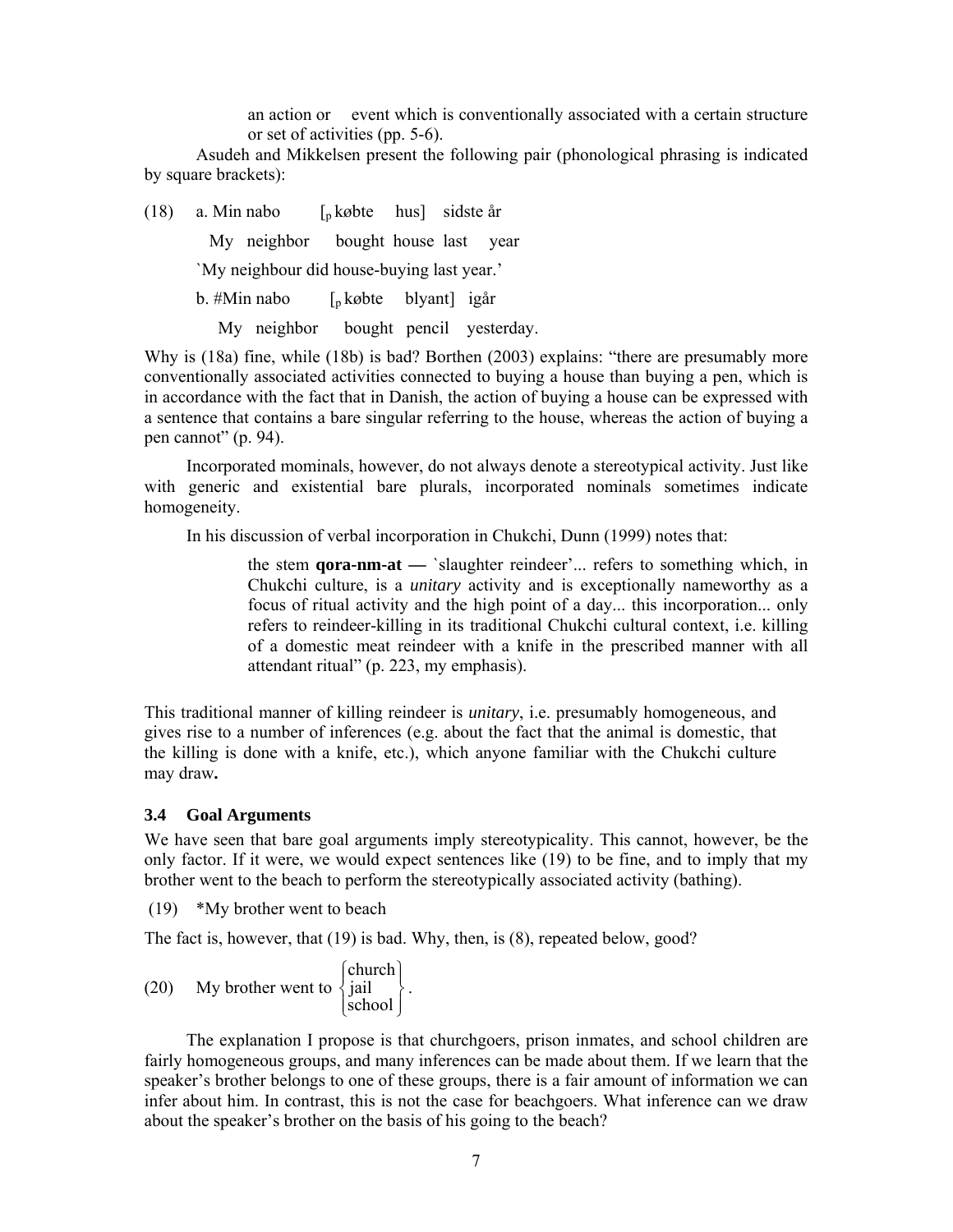### **3.5 Dutch Predicate Nominals**

Perhaps the clearest case of bare nominals that give rise to an implication of homogeneity is provided by Dutch predicate nominals, studied by de Swart, Winter, and Zwarts (2004). For example, (21a), which uses a bare nominal, implies that being a manager is Henriëtte's job. In contrast, (21b) merely says that Henriëtte has administrative duties.

(21) a. Henriëtte is manager.

`Henriëtte is manager'

b. Henriëtte is een manager.

`Henriëtte is a manager'

The class of managers is a much more homogeneous group that than of people with administrative duties. Hence, from (21a), but not from (21b), we can infer all sorts of facts about Henriëtte; this is why (21a) uses a bare nominal, while (21b) does not.

 To give another example, (22a) implies that Marie's husband is literally a dictator, while (22b) merely expresses the statement that he behaves in a dictatorial fashion.

(22) a. Maries echtgenoot is dictator.

`Marie's spouse is dictator.'

b. Maries echtgenoot is een dictator.

`Marie's spouse is a dictator.'

Again, we can draw many more inferences about Marie's husband if we know that he belongs to the homogeneous group of country leaders who are dictators; we can tell much less about him just on the basis of his dictatorial behavior.

One more example is provided by the sentences in (23).

(23) a. hij is visser

`He is a fisherman'

b. hij is een visser

`He is fishing '

While (23a) says that he belongs to the rather homogeneous group of people whose profession is fishing, (23b) merely says that he is fishing at the time of utterance. Clearly, we can infer much more from the former than from the latter interpretation.

 The phenomenon of *class qualifiers* provides evidence that what is at issue here really is homogeneity. These are qualifiers that are used when the predicate is taken to indicate that the argument belongs to a certain class. Significantly, such qualifiers are possible with the bare form of the predicate nominal, but not with the explicit indefinite form:

(24) a. Jan is  $\{$  Belg van nationaliteit  $\}$ ⎪ ⎭ ⎪ ⎩ christen van religie  $\left\{ \right\}$  $\frac{1}{2}$  $\vert$  $\{$ Belg van nationaliteit $\}$ . ⎧ advocaat van beroep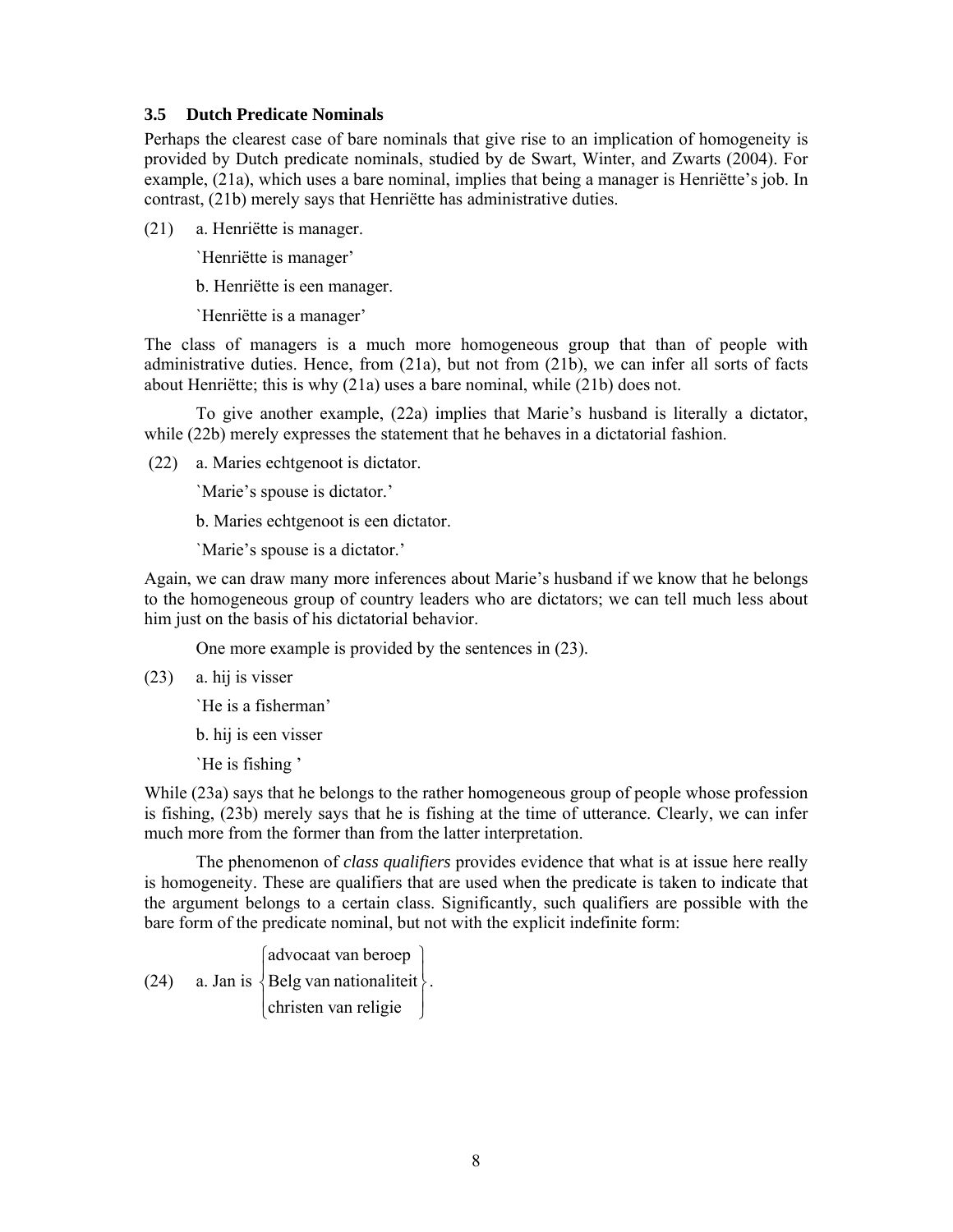b.  $*$  Jan is een  $\{$  Belg van nationaliteit  $\}$ ⎪ ⎭ ⎪ ⎩ christen van religie  $\left\{ \right.$  $\mathbf{I}$  $\frac{1}{2}$  $\{$ Belg van nationaliteit $\}$ . ⎧ advocaat van beroep

 $\mathcal{S}_{\text{an is}}\left\{\text{of Belgian nationality}\right\}$  $\left[$  of the Christian faith  $\left[ \right]$  $\left\{ \right\}$ ⎫ ⎧ a lawyer by profession  $\frac{1}{2}$  $\{$  of Belgian nationality  $\}$ .

Thus, the predicate nominal indicates that Jan belongs to the group of professional lawyers, Belgian nationals, or religious Christians; all these groups are perceived (rightly or wrongly) to allow the hearer to draw some inferences about Jan.

 Compare the above to Borthen's characterization of the type of cases that allow bare singular objects in Norwegian. She notes that the bare singular is fine in sentences like those in (25), but bad in sentence such as those in (26).

(25) a. Hun er kontorist.

she is clerk

'She is a clerk.'

b. Hun er bellonamedlem.

she is Bellona-member

'She is a Bellona member.'

(26) a.??Per er liten gutt.

Per is little boy

'Per is a little boy.'

b. \*/??Han er kjernekar.

he is splendid-chap

'He is a splendid chap.'

Borthen's explanation of these facts notes that the properties predicates in (25) denote homogeneous groups, whereas those in  $(26)$  do not. In her own words:

> One particularly prominent and frequently relevant contextual frame for human communication, is the macro social frame. For Norwegian, this means the Norwegian society. In this frame, human beings are categorized relative to certain properties. Job, political affiliation, and religion, for instance, are all important properties of individuals because the society or community is organized in terms of these properties; rules make reference to them, money is being distributed according to them, and people are listed and kept track of according to them. On the other hand, being or not being—let's say—a splendid chap, a little boy, or a boring woman, for instance, might be of importance to these individuals' friends, but in the macro social frame these properties are irrelevant; no rules refer to them, no money is being distributed according to them, and presumably no lists of splendid chaps, little boys, or boring women exist anywhere in the system (p. 126).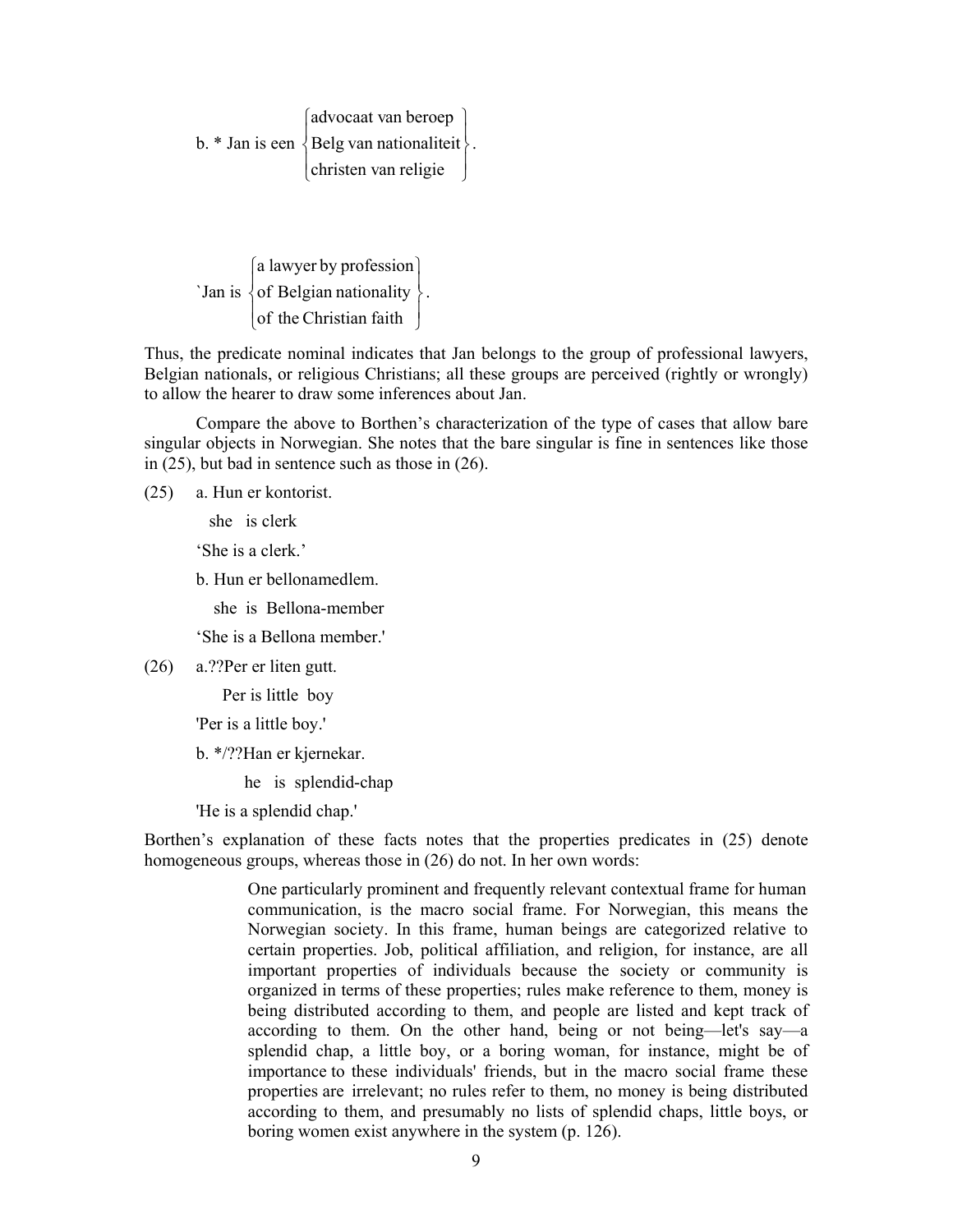### **3.6 Inference and Preference**

It should be emphasized that homogeneity and stereotypicality are quite distinct concepts. While it might be argued that stereotypicality is the unmarked interpretation, no such argument can be made for homogeneity. Indeed, there is no reason to assume a-priori that the domain of inference is homogeneous—in most cases, this will not be so. Hence, the implication of homogeneity is actually quite informative, and is therefore not simply the unmarked reading.

 I propose, then, that the crucial notion is not unmarkedness, but aid to inference. We prefer an interpretation not on the basis of how easy it is to assume it, but on the basis of its potential to support inference.

Using the notation of Bidirectional Optimality Theory, this means that

 $\langle A,\tau\rangle \rangle \langle A,\tau\rangle$  if  $\tau$  aids inference, by either:

- 1. being more stereotypical, or
- 2. by implying that the domain of inference is homogeneous.

At this point, I ought to clarify what I am *not* saying. It is not my claim that every stereotypical or homogeneous statement is expressed using bare nominals. Clearly, there are other ways to express these notions. However, I *am* claiming the converse: namely, that every use of bare nominals implies that inferences are facilitated, either because the interpretation is stereotypical, or because the domain of inference is homogeneous.

### **4 Is the Form Unmarked?**

We have seen that the preferred interpretation is not necessarily the unmarked one, as claimed by Bidirectional Optimality Theory, but the one that best supports inferences. What about the form? Is the preferred form the unmarked one? Or does an alternative factor apply here as well?

### **4.1 The Data**

Bare nominals are, in a sense, underspecified: they leave out the determiner. There is some reason to believe that underspecified interpretations are preferred (Krifka 2002). But what about underspecified forms?

Obviously, a bare nominal is shorter than a full DP. It is therefore arguably easy to produce. We could therefore say that bare nominals are preferred, because it takes less effort to produce them.

 There is, however, a problem with this idea: what is expressed by a bare nominal in one language, is expressed by a definite determiner in another. We can see this in all four forms of bare nominal we have considered.

### **(i) Generic plurals**

While generic plurals are bare in English, they are explicitly definite in Romance. Thus, the translation of (1) into Spanish is:

(27) Los cuervos son negros.

`The ravens are black'.

### **(ii) Existential plurals**

In Romance, existential plurals that imply stereotypicality/homogeneity are not bare, but rather definite. Thus, the translation of (2a) into Italian is: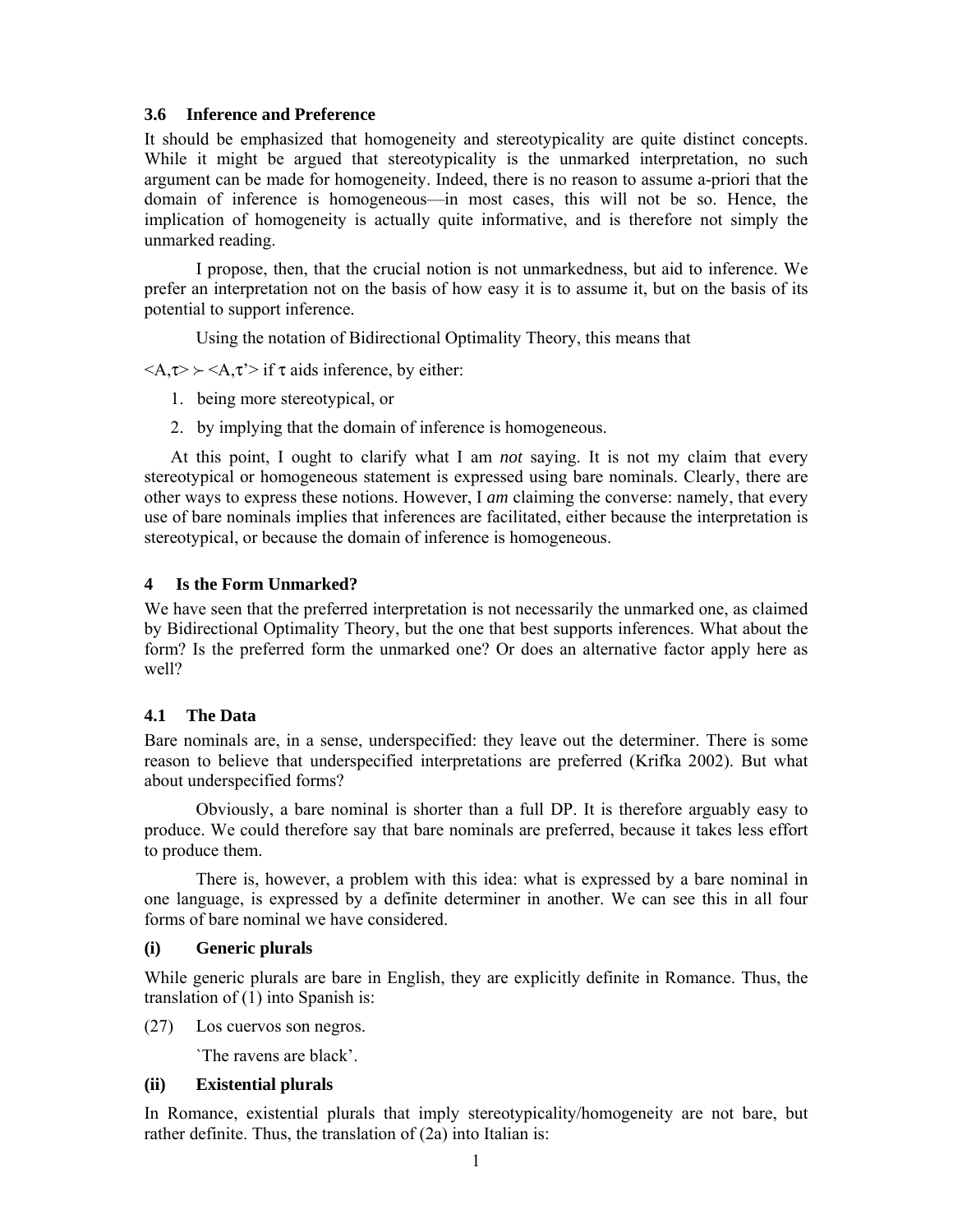(28) Questo trattore ha le ruote (G. Longobardi, pc)

`This tractor has the wheels'.

#### **(iii) Incorporated nominals**

Carlson (2005) notes that incorporated nominals are often translated into English as definites:

(29) a-urapá-pirár (Tupinambá—Mithun 1984)

I-bow-open

`I draw my bow'

(30) Nej-Ek 'ElE-lgE-g'i (Chukchi—Polinsky 1990)

hill-LOC snow-melt-3SG.S

`On the hill, the snow melted.'

#### **(iv) Goal arguments**

In Spanish, instead of bare nominal goal arguments, we have definites. Thus, the translation of  $(8)$  is:

(31) Mi hermano fue a la  $\begin{cases} \text{lgiesia} \\ \text{cancela} \\ \text{escuela} \end{cases}$  $\left[\begin{array}{c} 1 \\ 1 \\ 2 \\ 3 \end{array}\right]$  $\left\{ \right\}$ ⎪⎩ escuela  $\begin{Bmatrix} \text{iglesia} \\ \text{cancel} \end{Bmatrix}$ .

> `My brother went to the jail school church .'

### **4.2 Definites as a Last Resort**

It appears that we can draw the following generalization: languages that can use a bare nominal in the constructions we have discussed, do so. Languages that cannot, use a definite, rather than an indefinite, instead. While it makes sense to assume that a bare nominal is easier to produce than an overt indefinite, could we also argue that a definite is easier to produce than an indefinite?

 I would like to offer a speculative affirmative answer to this question. Definites are obviously more prominent than indefinites on the *definiteness hierarchy* (Comrie 1989). This hierarchy has considerable explanatory power, and has been correlated with other prominence hierarchies. For example, subjects are more prominent than objects, and animate individuals are more prominent than inanimate ones. It turns out that subjects are more likely to be definite, while objects are more likely to be indefinite. This, indeed, has been seen as an explanation for the phenomenon of Differential Object Marking: "the most natural kind of transitive construction is one where the [subject] is high in animacy and definiteness, and the [object] is lower in animacy and definiteness; and any deviation from this pattern leads to a more marked construction" (Comrie 1989, p. 128). Hence, some languages have a special way of marking definite objects (sometimes in addition to specific indefinite objects), contrasting them with indefinite ones.

If definites are higher on the prominence scale than indefinites, they may be more easily accessible, hence easier to produce. Let us see how we can use this principle to account for the distribution of definites in the cases discussed here:

### **(i) Generic plurals**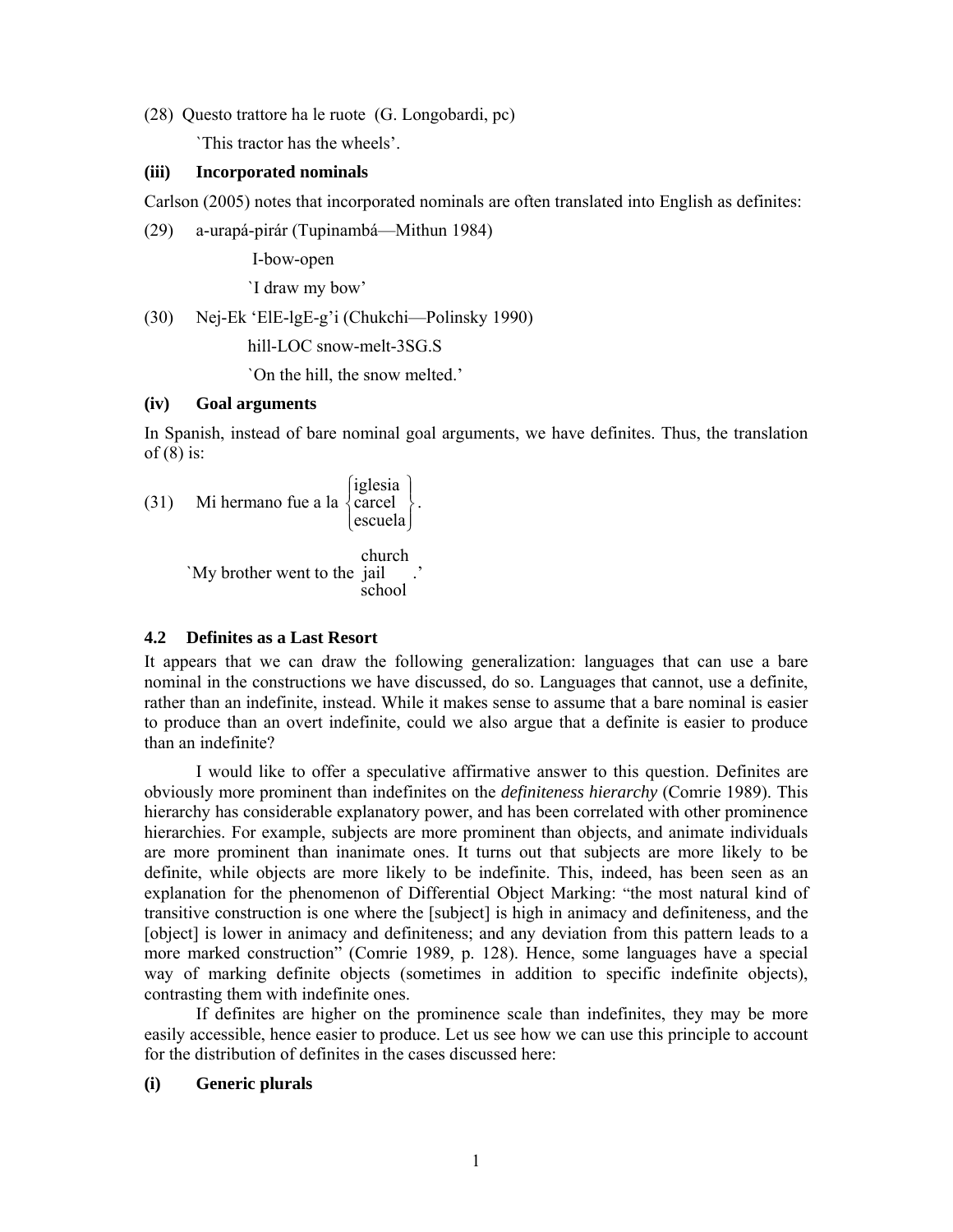In Romance, BPs cannot denote kinds (Longobardi 2001).<sup>4</sup> Elsewhere (Cohen 1996; 2005b), I argue that all generic readings, whether characterizing generics or direct kind predication, require reference to kinds. If this is granted, then Romance BPs cannot get generic readings. Consequently, a different construction is required to express genericity. Since definites are higher on the prominence scale than indefinites, they are chosen.

## **(ii) Existential plurals**

Although existential bare plurals are not topical (Cohen and Erteschik-Shir 2002), when they express stereotypiality or homogeneity, they are typically deaccented. Indeed, when stressed, they can only be read contrastively:

- (32) a. THIS tractor has wheels.
	- b. This tractor HAS wheels.
	- c. ?This tractor has WHEELS.

Thus, it is easy to accommodate a context where (32a) is acceptable (e.g. when comparing this tractor with some other, wheeless tractor). It is also easy to accommodate such a context for (32b) (e.g. when it is uttered as a response to someone who claimed the absence of wheels on the tractor). In contrast, (32c) is somewhat odd, and it is hard to think of a context where it would be acceptable—perhaps when used to correct another speaker's utterance that the tractor has, say, legs.

It is well known that Romance languages disprefer pragmatic deaccenting; hence, producing a bare nominal would not be so easy after all, since it would carry the cost of deaccenting. Consequently, definite plurals are actually easier. Since they are also easier than indefinites, being higher on the prominence scale, they are selected for production.

### **(iii) Incorporated nominals**

English does not allow verbal incorporation. The most natural translation of an incorporated noun may be as a bare singular; however, English usually does not allow bare singulars in argument positions either. Hence, because of the prominence hierarchy, the best remaining option is to use definite singulars instead.

### **(iv) Goal arguments**

Since Romance does not allow bare singulars in argument position, and since definites are more prominent than indefinites, a definite singular is produced instead.

# **5 Conclusion**

 $\overline{a}$ 

We can conclude that the preferred forms are those that are easier to produce, and the preferred interpretations are those that aid inference. Applying the machinery of Bidirectional Optimality Theory, this results in the desired superoptimal form-interpretation pairs.

For example, with respect to the sentences in (2), the superoptimal pairs are:

- 1 <wheels, stereotypical interpretation>
- 2. <some wheels, non-stereotypical interpretation>

An interpretation can aid inference, hence be preferred, by either providing stereotypical information, or by indicating that the domain is homogeneous.

<sup>&</sup>lt;sup>4</sup> Chierchia (1995) claims that this is not the case, but his arguments are rather weak; see Cohen (2005b) for discussion.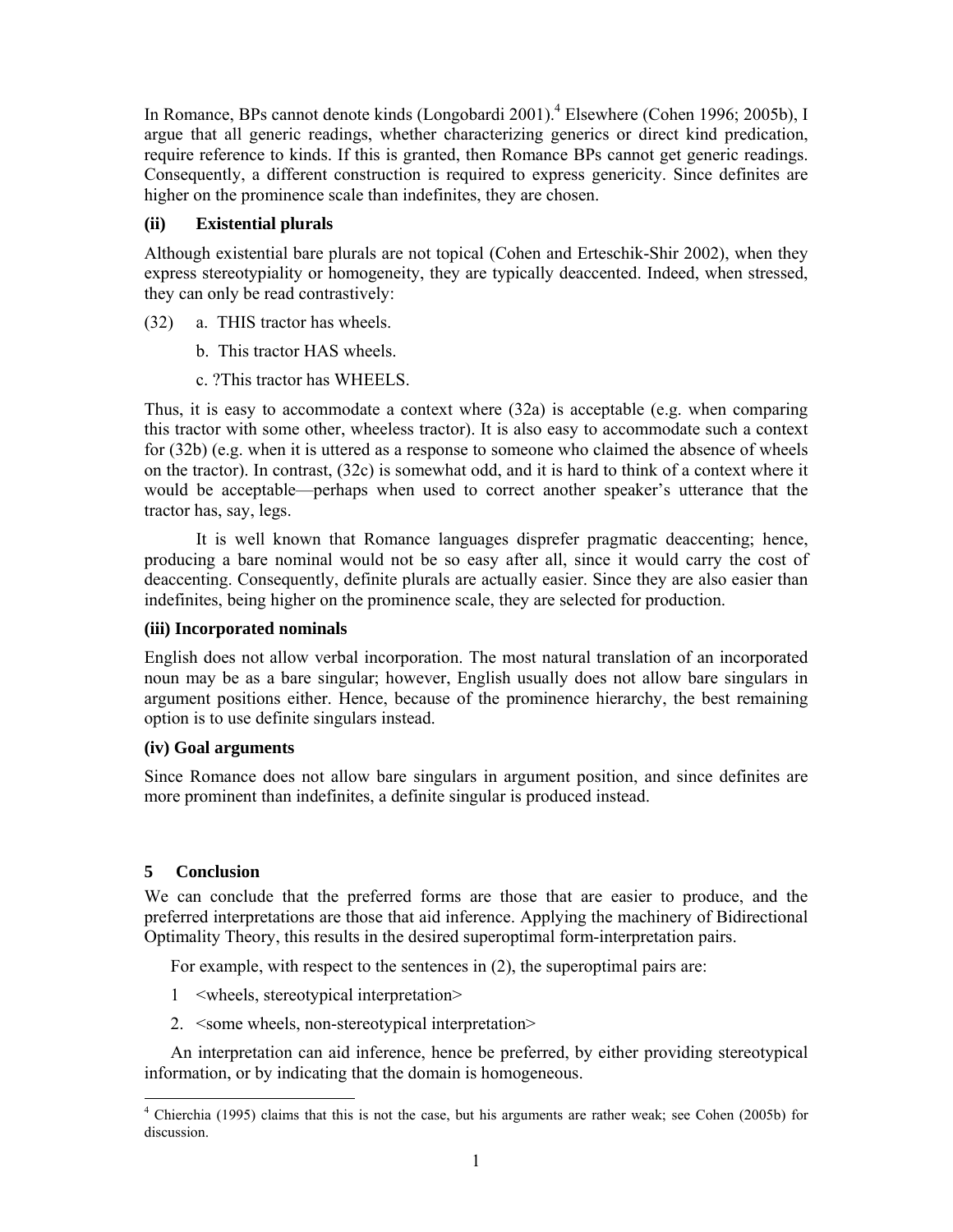A form is preferred if it is easier to produce: this means that it is the shortest expression that is consistent with the constraints of the specific language spoken.

Plugging these constraints into Bidirectional Optimality Theory, it follows that bare nominals receive interpretations that are optimal for inference.

### **References**

- Asudeh, A.and L.H. Mikkelsen.(2000) .`Incorporation in Danish: Implications for interfaces.' In Cann,R.,C.Grover,and P.Miller (eds.):*A Collection of Papers on Head-driven Phrase Structure Grammar* .Stanford University.
- Atlas, J. and S.C. Levinson (1981) `It-clefts, informativeness, and logical form: Radical pragmatics (revised standard version)', in P. Cole (ed) *Radical Pragmatics*. New York: Academic Press, 1-61.
- Axelrod, M. (1990). `Incorporation in Koyukon Athapaskan'. *International Journal of American Linguistics* 56(2), 179-195.
- Blutner, R. (1998) `Lexical pragmatics.' *Journal of Semantics* 15(2): 115-162.
- Blutner, R. (2000): `Some aspects of optimality in natural language interpretation'. *Journal of Semantics* 17:189-216.
- Borthen, K. (2003). *Norwegian Bare Singulars*. Doctoral Dissertation, Norwegian University of Science and Technology, Trondheim.
- Carlson, G. (2005) `The meaningful bounds of incorporation.' Talk presented at the Conference *Indefinites and Weak Quantifiers*, Brussels.
- Chierchia. G (1995) `Individual predicates as inherent generics.' In: G. N. Carlson and F. J. Pelletier (eds.): *The generic book*, 176-223. Chicago: University of Chicago Press
- Cohen (1996) *Think Generic! The Meaning and Use of Generic Sentences*. Doctoral Dissertation, Carnegie-Mellon University. Published 1999, CSLI, Stanford.
- Cohen, A. (1999) `Generics, frequency adverbs, and probability. *Linguistics and Philosophy* 22: 221-253.
- Cohen, A. (2004) `Generics and mental representation'. *Linguistics and Philosophy*, 27(5), 529–556.
- Cohen (2005a) `More than bare existence: an implicature of existential bare plurals'. *Journal of Semantics*. 22: 389 - 400
- Cohen, A. (2005b) `The meaning of bare plurals: evidence from Italian.' Talk presented at the Conference *Indefinites and Weak Quantifiers*, Brussels.
- Cohen, A.and N. Erteschik-Shir (2002). `Topic, focus, and the interpretation of bare plurals.' *Natural Language Semantics* 6:339-405.
- Comrie, B. (1989) *Language Universals and Linguistic Typology*, 2nd ed., University of Chicago Press, Chicago.
- Declerk, R. (1986) `The manifold interpretations of generic sentences' *Lingua* 68:149-188.
- Dunn, M. (1999). *A Grammar of Chukchi*. Ph.D. dissertation, Australian National University, Canberra.
- Greenberg, Yael: 1994, *Hebrew nominal sentences and the stage/individual level distinction.,* Master's thesis, Bar-Ilan University.
- Geurts B., (1985): `Generics.' *Journal of Semantics* 4, 247-55.
- Horn, L. R.: (1984), `Toward a new taxonomy for pragmatic inference: Q-based and R-based implicature', in D. Schiffrin (ed.), *Meaning, Form, and Use in Context: Linguistic Applications*, pp. 11—42. Georgetown University Press, Washington.
- Horn, L. R.: (1993), `Economy and redundancy in a dualistic model of natural language', in